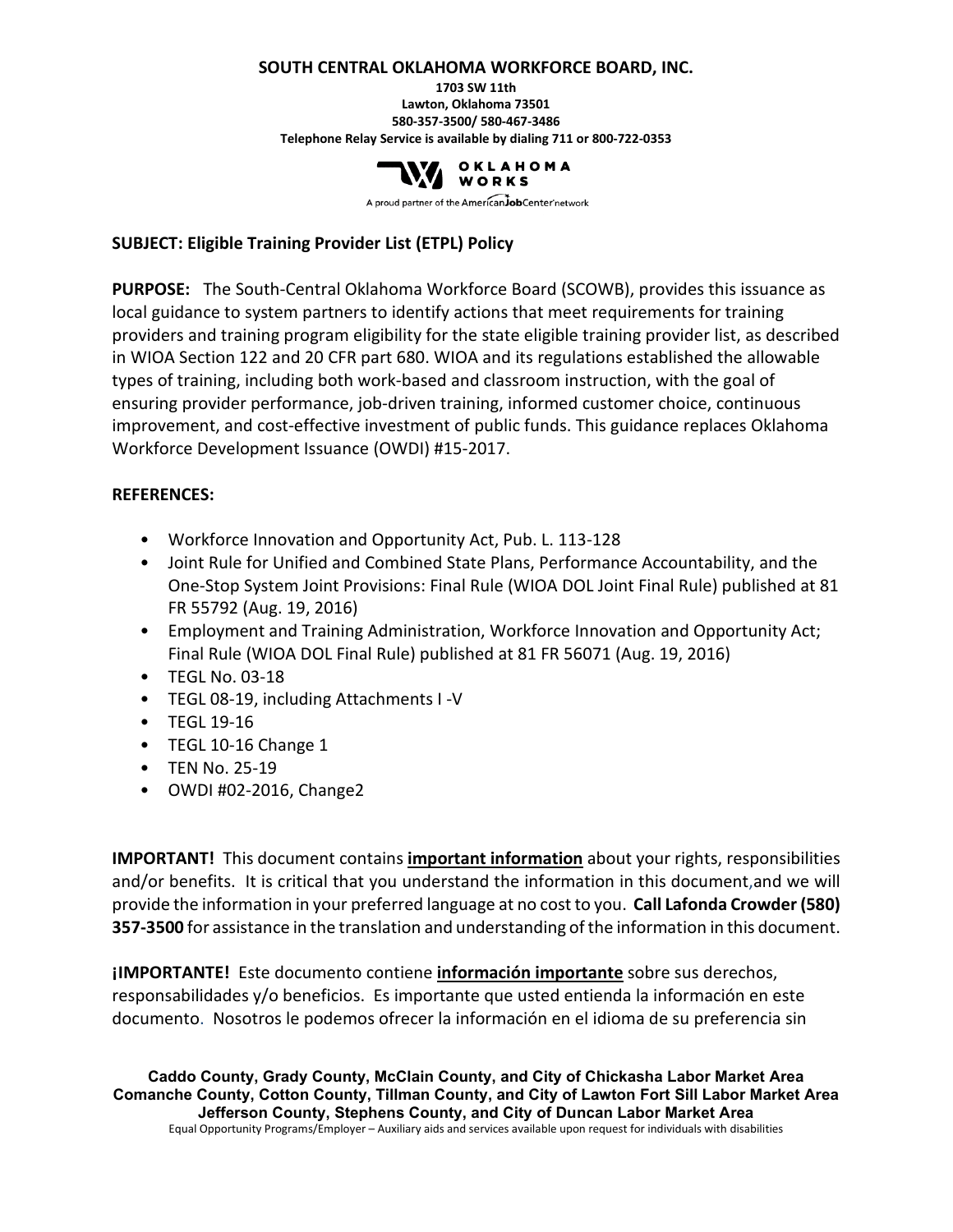costo alguno para usted. **Llame al Lafonda Crowder (580) 357-3500** para pedir asistencia en traducir y entender la información en este documento.

# **Telephone Relay Service is available by dialing 711 or 800-722-0353**

#### **POLICY:**

WIOA requires states to establish eligibility criteria and procedures for a State Eligible Training Provider List (ETPL). The Oklahoma ETPL and the related eligibility procedures are designed to ensure accountability, quality, and labor market relevance of training programs that may receive funds through WIOA Title I. This issuance outlines the types of training authorized under WIOA, the requirements to become an eligible training provider (ETP), and the requirements for training programs. The policy also sets additional criteria for organizations applying for ETP approval, stresses the importance of required data reporting, and defines State, SCOWB and Training Provider responsibilities.

### **Allowable Training under WIOA Title I**

WIOA Title I Section 134(c)(3)(D) allows the following types of training:

(a) Occupational skills training, including training for nontraditional employment;

(b) On-the-Job Training (OJT);

(c) Incumbent Worker Training (IWT);

(d) Programs that combine workplace training with related instruction, which may include cooperative education programs;

(e) Training programs operated by the private sector;

(f) Skill upgrading and retraining;

(g) Entrepreneurial training;

(h) Job readiness training provided in combination with the training services described in (a) through (g) above, or with transitional jobs, found at WIOA 134(D)(5) and 20 CRF §680.190;

(i) Adult education and literacy activities, including activities of English language acquisition and integrated education and training programs, provided concurrently or in combination with services provided in any of clauses (a) through (g); and

(j) Customized training conducted with a commitment by an employer or group of employers to employ an individual upon successful completion of the training.

### **Funding Allowable Training**

WIOA authorizes various funding mechanisms for allowable participant training. These mechanisms include a variety of direct contracts for services and individual training accounts (ITAs).

An ITA is a payment agreement with a training provider, established by SCOWB on behalf of a participant. An ITA may be used to pay for any allowable type of training, as long as the program of training service (also referred to as a "program of study" or "training program") is on the state's list of eligible training providers (ETPL). An ITA is the most commonly used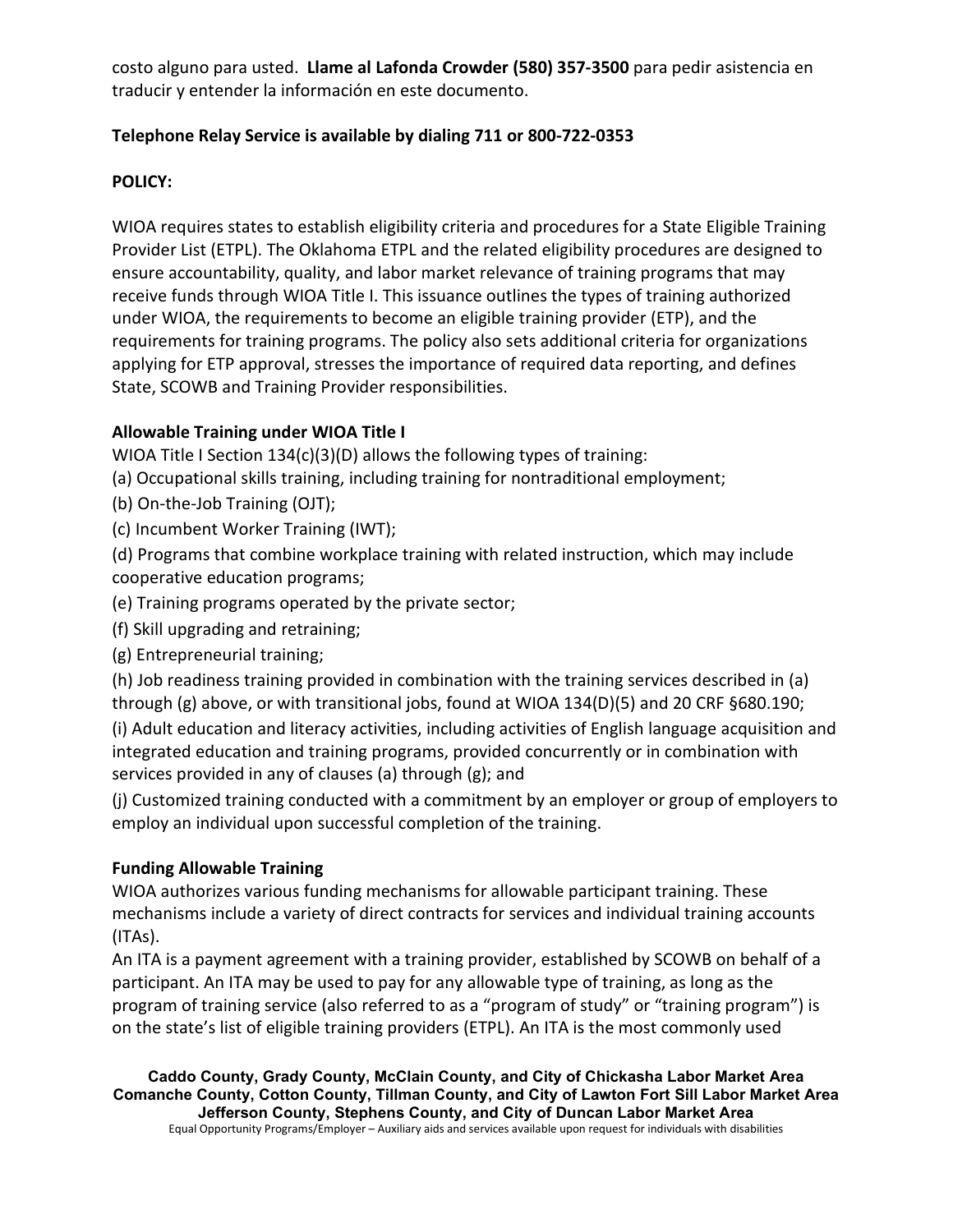training funding mechanism because it provides participants flexibility in purchasing training. Only ITAs require the use of an ETP from the ETPL.

As long as training services are chosen in a manner that achieves the goals outlined in the purpose section of this OWDI (provider performance, job-driven training, informed customer choice, continuous improvement, and cost-effective investment of public funds), select training services may also be provided using a contract between the provider and SCOWB. For these select training services, participants can receive training from a program that is not on the ETPL. Training services that are exempt from the ETPL eligibility requirements found at WIOA Section 122(a) through (f) include:

- Work-based training, including on-the-job training, customized training, incumbent worker training, and transitional jobs, or
- Training provided under the circumstances described at WIOA Section 134(c)(3)(G)(ii) and 20 CFR 680.320, where the local board determines that:
	- $\circ$  There is an insufficient number of ETPs in the local area to accomplish the purposes of a system of ITAs;
	- o There is a training services program with demonstrated effectiveness offered in the local area by a community-based organization or other private organization to service individuals with barriers to employment;
	- $\circ$  It would be most appropriate to award a contract to an institution of higher education or other provider of training services to facilitate the training of multiple individuals in one or more in-demand industry sector or occupation, and such contract does not limit customer choice; or
	- o When SCOWB provides training services through a pay-for-performance contract.
- should be noted that transitional employment (also known as transitional jobs) is a type of work experience, and therefore a career service rather than a training service. It is listed above in order to clarify that transitional employment services can be provided though a contract and are not subject to the eligibility requirements in Section 122(a) through (f).
- For training programs that are exempt from Section 122(a) through (f) eligibility requirements, SCOWB must ensure adherence to WIOA Section 134 and corresponding regulations at 20 CFR §680.700 through §680.840.

### **Eligible Training Providers and Programs of Study.**

The WIOA statute and the Final Rule distinguish between eligible training providers (ETPs) and programs of study, as one ETP may provide multiple programs of study for a variety of occupations. Determining ETPL eligibility is a two-tier approach. First, the training provider must be an eligible entity to provide training, as listed in the Types of Eligible Training Providers section later in this issuance. Second, the training program(s) offered by an approved training provider must meet eligibility and performance criteria. In order for a training provider to receive WIOA Title I-B training funds for adults, dislocated workers, and out-of-school youth aged 16-241, the programs of study must be listed on the ETPL.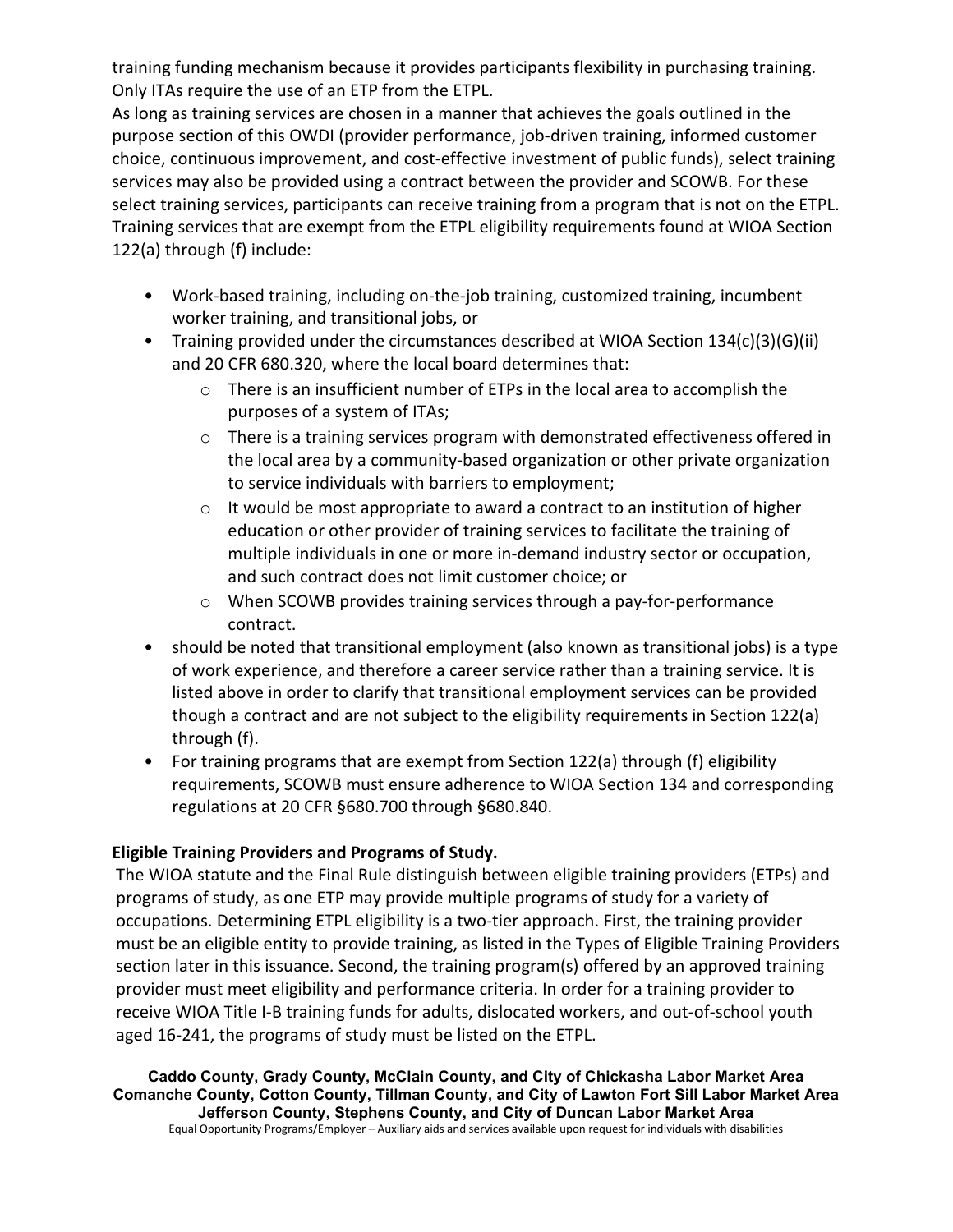An ETP is a provider of training services who has met the eligibility requirements to receive WIOA Title I Adult or Dislocated Worker funds through the issuance of an individual training account (ITA) for the purpose of providing training services to eligible individuals. ITAs are also permissible for Out-of-School Youth aged 16 – 24, when appropriate. Each ETP's training programs are subject to the eligibility requirements in WIOA Section 122 and the regulations at 20 CFR part 680 Subpart F.

### **Dissemination of the ETPL and Consumer Information**

The ETPL is searchable at OKJobMatch.com, the state's virtual case management and ETPL system. It is also locally accessible through other databases and partner entity websites for stakeholders (the public, local boards, the American Job Centers (AJCs) and their partner programs, and postsecondary education systems) via online methods such as OklahomaWorks.com. Oklahoma's ETPL, along with every other state's ETPL, will also be maintained by the Employment and Training Administration (ETA) on careeronestop.org and additional access to the public and stakeholders will be published on TrainingProviderResults.gov by the U.S. Department of Labor Employment and Training Administration (DOLETA) in October 2020.

#### **Types of Eligible Training Providers**

- Only the entities listed below may apply for inclusion on the ETPL, and they are the only entities eligible to provide training for participants who enroll in WIOA Title I funded programs of training services paid through an individual training account (ITA).
- Institutions of higher education that provide a program or programs that lead to recognized postsecondary credentials;
- Private vocational schools, including but not limited to, private educational institutions eligible to receive federal funds under Title IV of the Higher Education Act of 1965;
- Apprenticeship programs, including Industry Recognized Apprenticeship Programs (IRAPs) and Registered Apprenticeship Programs (RAPs);
- Other public or private providers of training, which may include community-based organizations (CBOs) and joint labor-management organizations; and
- Eligible providers of adult education and literacy activities under Title II if such activities are provided in combination with occupational skills training.

### **Training Provider Licensing Requirements**

Training providers must be authorized or licensed by the appropriate governing board or agency prior to applying for placement on the ETPL. The ETPL application requires all entities (except RAPs²) to enter the name(s) of the organization(s) that accredit, license, register, and/or approve the entity as an educational or training provider. All types of training providers must appropriately enter their institution's approval information on the Institution Information page of the virtual ETP application. Supporting documentation pertaining to licenses, registrations, approval, or accreditation may be uploaded to the ETPL application, or copies of the documents may be e-mailed to workforce@okcommerce.gov.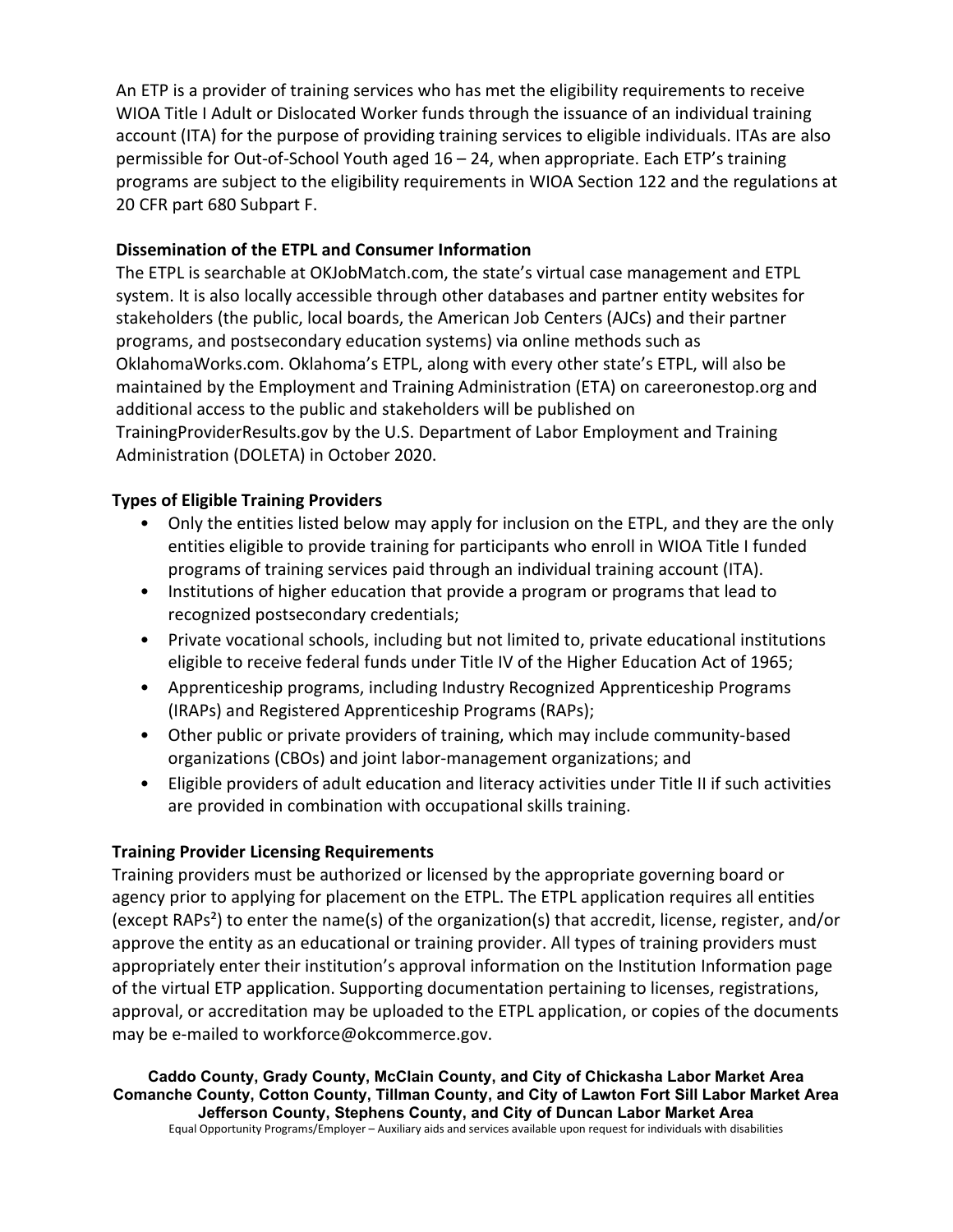As state agency partners with representation on the State's Workforce and Economic Development Board, Oklahoma's state-funded colleges, universities, and technology centers are not required to provide documents pertaining to their accreditation. All other training providers must provide documents that include the name of their governing body and the status of their license, registration<sup>3</sup>, accreditation, and other approval to operate in Oklahoma. Additional exceptions include:

- Registered Apprenticeships, which are approved by the U.S. Department of Labor and are not required to provide any additional documentation other than that generally provided by the Oklahoma Office of Apprenticeship.
- Community colleges in bordering states who have entered their accrediting entity information and are included on their home state's ETPL.

### **Other Training Provider Information**

The application to become an eligible training provider also requires information to be entered pertaining to the following:

- Whether the training provider provides access to training to individuals who are employed;
- Whether the provider provides access to training to individuals with barriers to employment, including individuals with disabilities;
- Assurances that offered training programs are built around competencies identified by businesses in the state and local areas;
- Whether the training provider has established relationships with employers or businesses looking to hire;
- The ability to provide access to training services in rural areas or through the use of technology. Programs that deliver the majority of training via distance or online<sup>4</sup> learning must provide their policy/handbook that describes:
	- o A mechanism for student interaction with an instructor or instructors,
	- o The process for the periodic assessment of each student's progress, and
	- o The responsibilities of each party (training provider, instructor(s), and participant) involved in the distance or online training; and
	- $\circ$  The types of financial aid the training provider may accept on behalf of students.

Additionally, training providers must enter their web site address into the Training Provider Details page of the initial application.

**Caddo County, Grady County, McClain County, and City of Chickasha Labor Market Area Comanche County, Cotton County, Tillman County, and City of Lawton Fort Sill Labor Market Area Jefferson County, Stephens County, and City of Duncan Labor Market Area**

²This pertains to RAPs only, not IRAPs.

<sup>&</sup>lt;sup>3</sup>As previously stated, training providers must be authorized or licensed by an appropriate governing board or agency for inclusion on the ETPL. Inclusion on a registry is generally not sufficient to demonstrate quality training programs and /regulatory compliance.

⁴Distance or online learning is defined as a method where teachers and students do not meet is a classroom, but use video conferencing, the internet, e-mail, etc. for instruction and learning.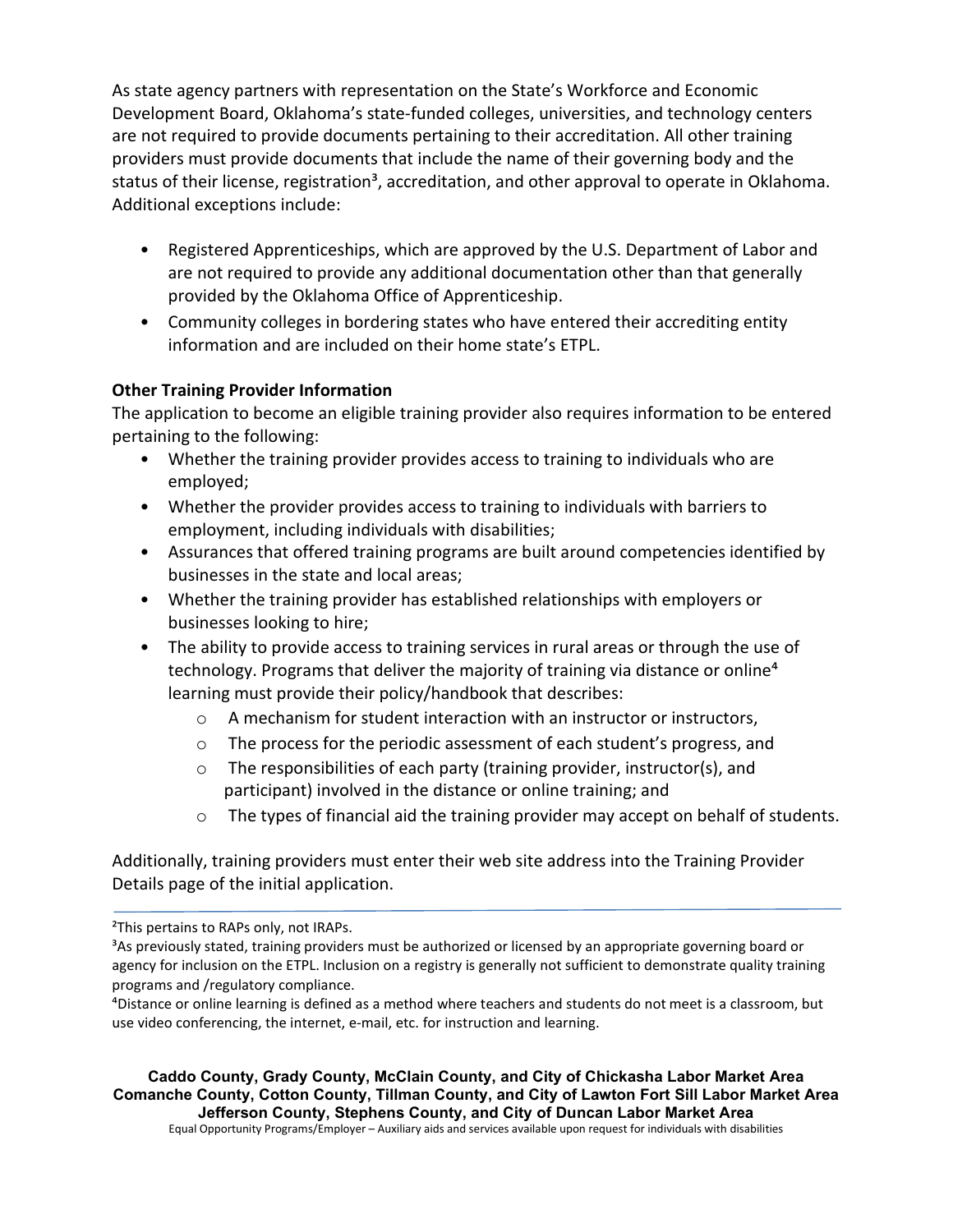#### **Eligible Training Programs**

An eligible training program, also referred to as an eligible program of study, is defined as one or more courses or classes, or a structured regimen, that provides job-driven training services and leads to a recognized postsecondary credential. A recognized postsecondary credential is defined in WIOA 3(52) as;

1. A credential consisting of an industry-recognized certificate or certification,

- 2. A certificate of completion of an apprenticeship,
- 3. A license recognized by the State or Federal government, or

4. An associate or baccalaureate degree. It should be noted that graduate degree programs (Masters and higher) are not eligible for inclusion on the ETPL.

#### **Industry Recognized Credentials**

WIOA emphasizes that training programs must provide for the attainment of industry-based, regionally and/or nationally recognized skill standards and occupational credentials. A credential is awarded in recognition of an individual's attainment of measurable technical or occupational skills necessary to obtain employment or advance within an occupation. Such credentials are based on standards developed or endorsed by employers. In order for a credential to be recognized, the measurable technical or occupational skills that are necessary to gain employment or advance within an occupation is verified by passing required exams, such as the NCLEX exam for in the field of Nursing or attaining the appropriate required license to drive commercial vehicles (CDL).

For employers, credentials demonstrate and document workers' skills, increase their ability to fill skilled positions, and build talent pipelines. For workers and job seekers, credentials improve their labor market experience through higher earnings, greater mobility, and enhanced job security. Good-paying jobs in high demand industries generally require some form of postsecondary education or training and the increase in earnings that accompanies postsecondary credentials is well established.

A variety of public and private entities issue credentials, including institutions of higher education, private vocational schools, apprenticeship programs, CBOs, joint labor-management organizations, and providers of adult education and literacy activities in combination with occupational skills training. However, Certificates of Completion offered for individual courses or classes do not always indicate an individual's attainment of the measurable technical or occupational skills necessary to obtain employment or advance within a career pathway. For example, individuals interested in the medical field may receive Certificates of Completion for Medical Terminology, Anatomy and Physiology, Nursing Concepts, and various other short-term courses related to Nursing or Allied Health degrees. Successful completion of only a portion of a program of study (for example, the completion of a short-term course required to attain the industry recognized credential or degree) is a considered to be a measurable skills gain toward the credential to be earned, rather than an industry credential. A training provider must demonstrate that individuals completing an entire training program have met the training and eligibility requirements to receive the associated industry recognized credential or to apply for

**Caddo County, Grady County, McClain County, and City of Chickasha Labor Market Area Comanche County, Cotton County, Tillman County, and City of Lawton Fort Sill Labor Market Area Jefferson County, Stephens County, and City of Duncan Labor Market Area**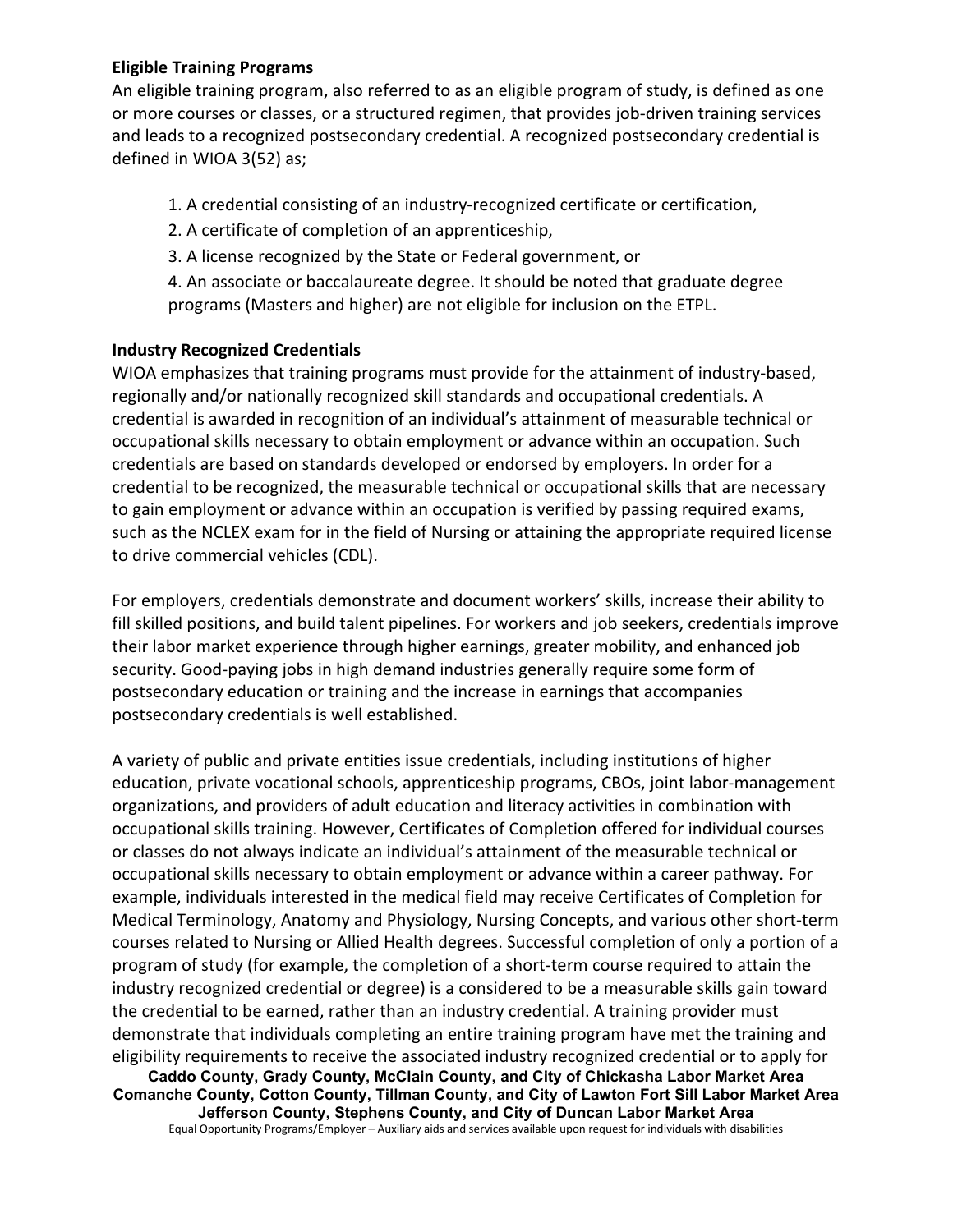a state or national license or certification, when applicable. It is important to note that a license is the credential for many occupations, such as Certified Public Accountants, Dental Hygienists, Electrical Contractors, Building and Construction Inspectors, Welders, EMTs and Paramedics, Licensed Practical Nurses, Teachers, etc. Oklahoma's Licensed and Certified Occupations Handbook may be found at [https://www.ok.gov/oesc/documents/lmiLicOccs.pdf.](https://www.ok.gov/oesc/documents/lmiLicOccs.pdf)

# **Registered Apprenticeship Program (RAP) Sponsors**

Unlike the Certificates of Completion addressed above, a Certificate of Completion of a registered apprenticeship program is a credential, and documents that an individual completed all the requirements of an industry recognized, DOL approved apprenticeship program. Registered Apprenticeship Programs are automatically eligible to be included on the ETPL and are exempt from state and local ETP eligibility requirements. Due to the rigorous assessment RAPs have passed as part of the registration process with the U.S. Department of Labor's Office of Apprenticeship (DOLETA/OA), additional information and performance requirements may not be required or requested of RAPs. If openings for new apprenticeships exist in the local area, the RA sponsor's programs will automatically be considered in-demand training, and will be included and maintained on the ETPL as a statewide demand occupation for as long as the openings remain unfilled.

Each RAP sponsor must indicate whether they wish to be included on the ETPL. With the assistance of the State Office of Apprenticeship (OA), each RAP sponsor must be contacted to voice their willingness to be part of the ETPL. RAPs that opt for inclusion on the ETPL may request the State ETPL Administrator to add them to the ETPL with the provision of only the following basic information:

- Occupations included within the RAP;
- The name and address of the RAP sponsor;
- The name and address of the Related Technical Instruction (RTI) provider(s), and the location(s) of instruction if different from the program sponsor's address;
- The method and length of instruction;
- The number of active apprentices; and
- The appropriate NAICS and SOC codes, as currently required by the State's virtual case management/ETPL system.

RAPs will remain on the ETPL until:

- The RAP notifies the OOWD that it no longer wants to be included on the ETPL;
- The program becomes deregistered under the National Apprenticeship Act;
- The program is determined to have intentionally supplied inaccurate information; or
- A determination is made that the RAP substantially violated any provision of Title I of WIOA or the WIOA regulations, including 29 CFR part 38.

**Caddo County, Grady County, McClain County, and City of Chickasha Labor Market Area Comanche County, Cotton County, Tillman County, and City of Lawton Fort Sill Labor Market Area Jefferson County, Stephens County, and City of Duncan Labor Market Area** As stated earlier, RAPs are exempt from the ETP performance reporting requirements in WIOA Sections 116(d)(4) and 122, including any state or local area ETP reporting requirements. ETPs may voluntarily report performance outcomes, however local areas must not establish any RAP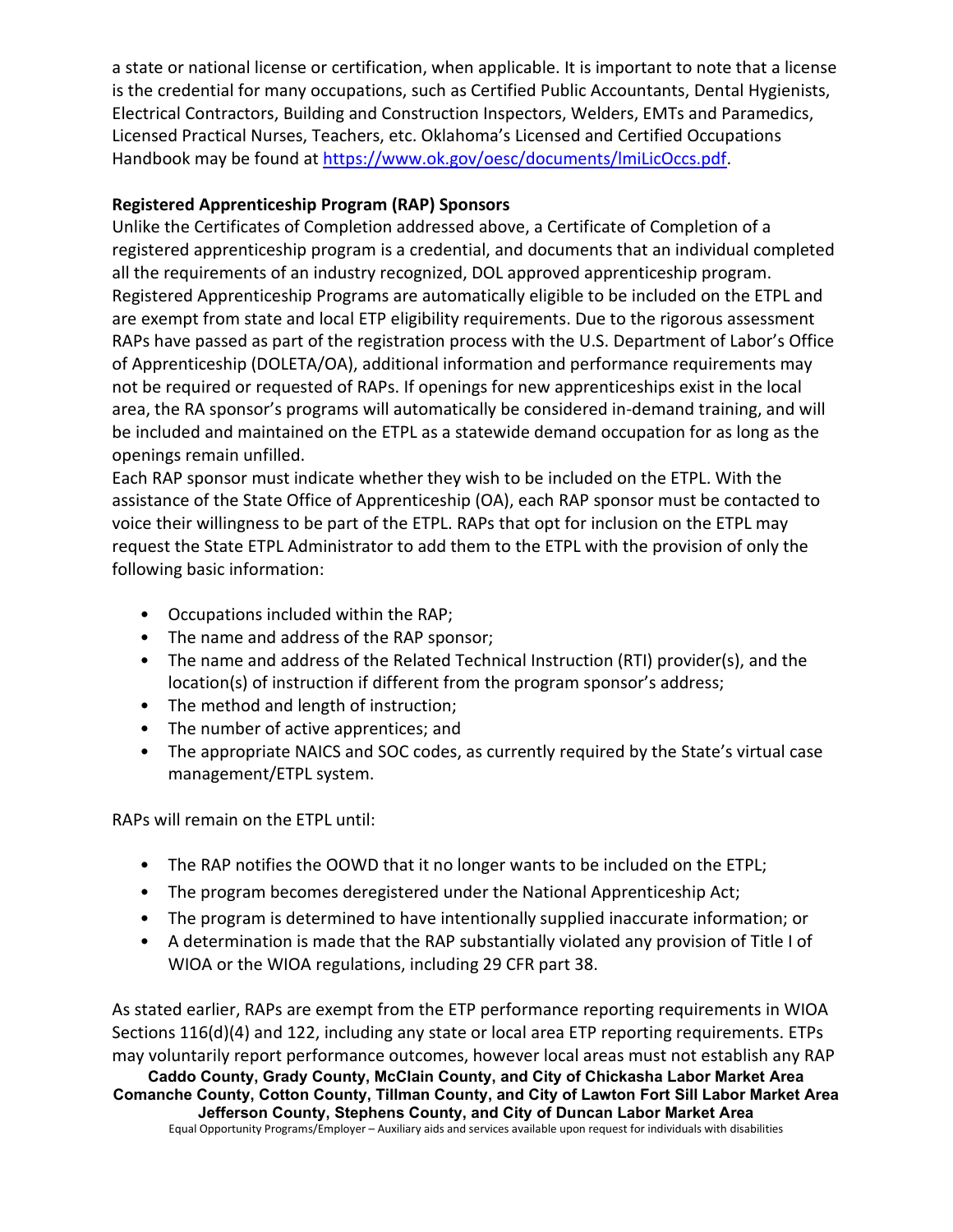specific reporting requirements. Unlike RAPs, Industry Recognized Apprenticeship Programs (IRAPs) seeking addition to the ETPL must follow the same process requirements as other training programs that are not RAPs, which are detailed in the sections below. IRAPs are required to be on the ETPL to receive WIOA training funds through an ITA.

The registration status of Registered Apprenticeship programs must be verified on a biennial basis. To accomplish this, continued registration status will be requested biennially from the State Office of Apprenticeship.

Intermediaries serving as RAPs who are employers using an outside instructional provider must identify their instructional provider in accordance with requirements established by their local board or the Oklahoma Office of Apprenticeship (OA).

# **Initial Eligibility for Training Programs**

All ETPs must submit an application for each training program to be considered for inclusion on the ETPL. Training providers are encouraged to apply for program approval at least 60 days in advance of initial program offerings. Required information for initial approval include

- A complete description of the training program to be offered, including:
	- o Program cost,
	- o Occupation(s) for which the training prepares the individual;
- The number of participants enrolled in the program during the reporting period;
- The number of individuals who exited<sup>5</sup> the program during the performance period;
- Performance information pertaining to the training program's All Student completion<sup>6</sup> rate;
- Performance information pertaining to the training program's All Student credential attainment rate; and
- Information addressing the alignment of the training program with in-demand industry sectors and occupations.

Initial eligibility for new training providers that have no history of providing training programs<sup>7</sup> may be determined eligible for one year only, based on information such as:

- Whether they have attained the appropriate license, registration, accreditation, or approval to operate in Oklahoma;
- Whether have operated under another name(s);, Whether they offer training aligned with in-demand occupations and industry sectors; and
- Information pertaining to operations in other states.

<sup>5</sup>Exited is defined as the total number of students who completed, withdrew, or transferred from the program of study in the reporting period.

⁶The All Student population is defined as the aggregate number of all individuals (WIOA and non-WIOA) in the program of study/training program.

**Caddo County, Grady County, McClain County, and City of Chickasha Labor Market Area Comanche County, Cotton County, Tillman County, and City of Lawton Fort Sill Labor Market Area Jefferson County, Stephens County, and City of Duncan Labor Market Area**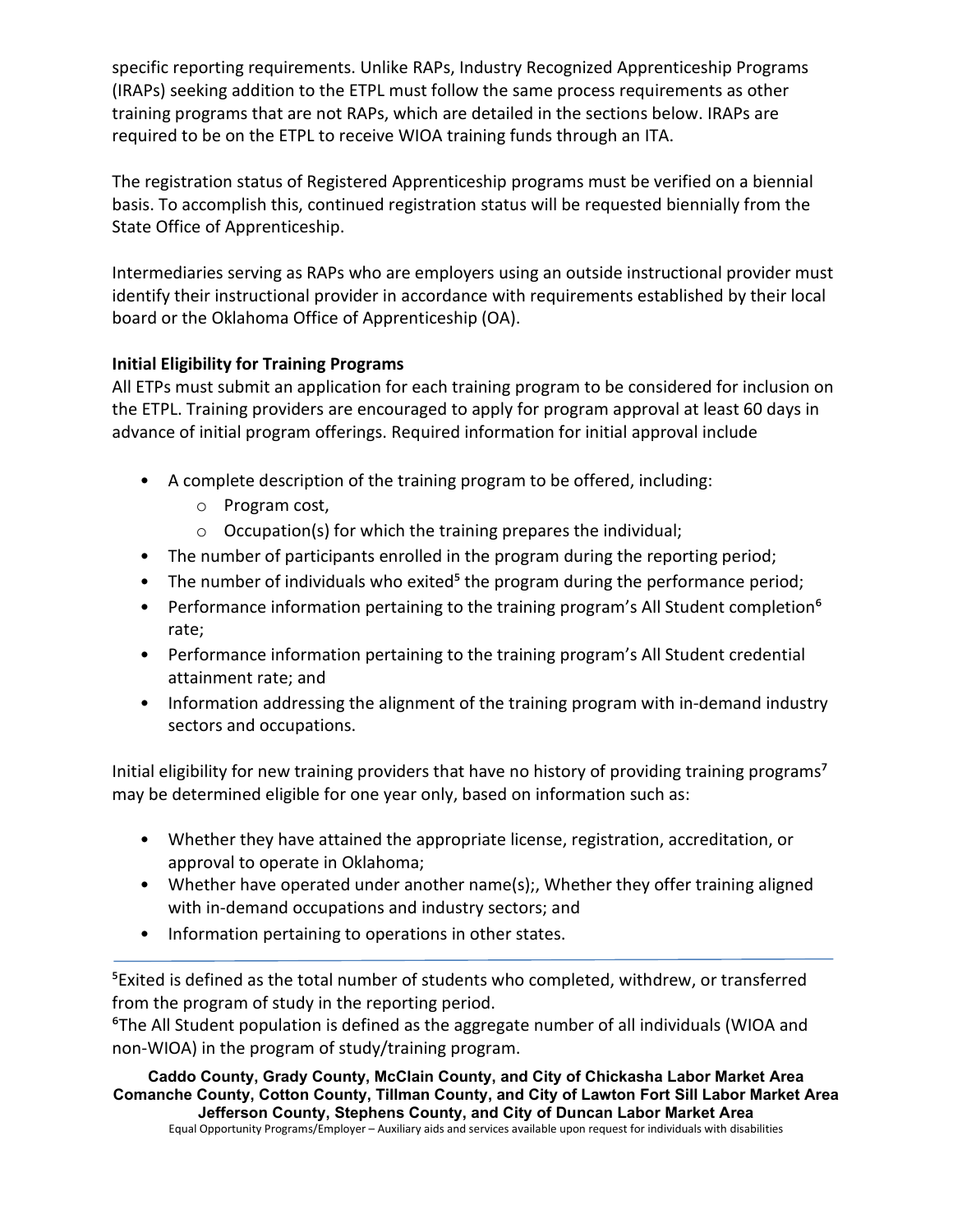<sup>7</sup>New training programs offered by brand new training providers will have no performance to report and may be initially approved based on eligibility criteria listed in this issuance. **Exception:** Providers that are new to Oklahoma but operate the same training program(s) in other states will be required to provide performance data for each training program to be offered in Oklahoma. This data must be combined data from all locations nationwide.

Providers who fail to accurately submit all required initial eligibility information within 60 days from the date of the initial application will be denied.

# **Minimum Performance Standards for Initial Program Approval**

For initial provider approval OOWD has established the following minimum performance standards $a$ , as allowed by WIOA Section 122(b)(1):

- 35% completion rate of the All Student population that exited ALL training programs offered by the training provider in the reporting period
- 35% credential attainment rate of the combined training programs offered by the training provider for the All Student population who attained a postsecondary credential or an industry-recognized credential during participation or within one year after exit from program.

WIOA requires All Student performance information to be reported for all approved programs of study on the state ETPL. Therefore, performance information must still be reported for programs of study that are on the ETPL but have not served WIOA participants during the reporting period.

⁸Performance data will be reviewed an annual basis, and may be adjusted incrementally.

# **Continued Eligibility for Training Programs**

Prior to the end of the first year of ETPL eligibility, the training provider must update all initial eligibility information (as appropriate), including performance provided for the initial eligibility determination. Additionally, the additional performance information listed in the following paragraph must be provided. When necessary, program cost information should be updated prior to each academic or program year. After the first year, performance information must be updated every two years for continued ETPL eligibility.

As required by WIOA, the state takes into account the following WIOA performance criteria for determining an ETP's continued eligibility, based on the ETP's All Student population:

- The number of the provider's program participants who are in unsubsidized employment in the 2nd quarter after program exit;
- The number of the provider's program participants who are in unsubsidized employment in the 4th quarter after program exit;
- The median earnings of the provider's program participants during the 2nd quarter after exit from the program;

**Caddo County, Grady County, McClain County, and City of Chickasha Labor Market Area Comanche County, Cotton County, Tillman County, and City of Lawton Fort Sill Labor Market Area**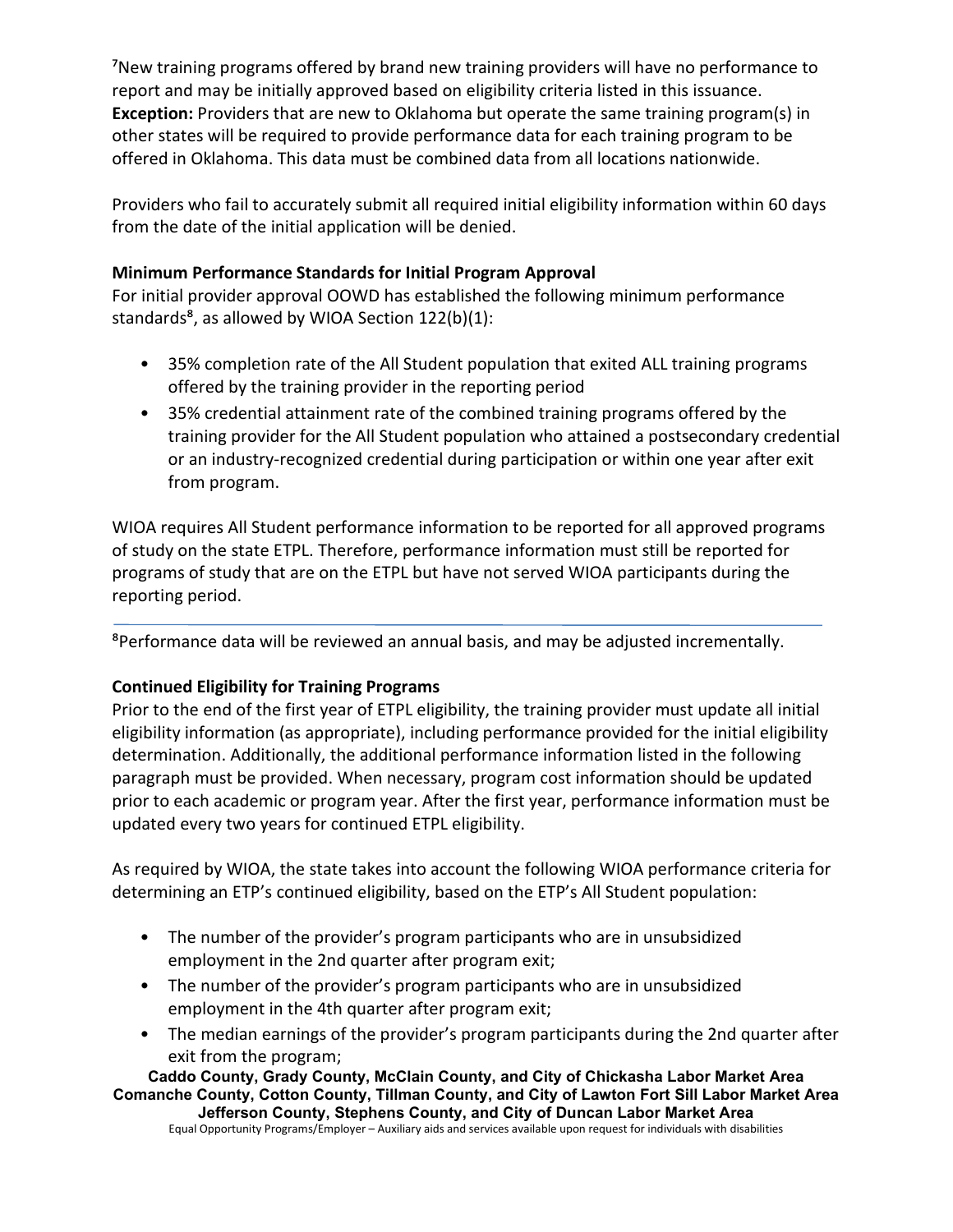- The percentage of program participants who obtain a recognized postsecondary credential during participation in or within one year after exit from the program;
- The average earnings of individuals who are in unsubsidized employment during the 2nd quarter after exit; and
- The average earnings of individuals who are in unsubsidized employment during the 4th quarter after exit.

ETPs are required to update performance and cost information for each training program at least every two (2) years after the first continued approval. The training provider will receive an Eligibility Expiration Notice within 45 days of the date the previous program approval (or reapproval), provided that the contact information on the Training Providers Details page is current. ETPs are strongly encouraged to update performance and cost information within the eligibility expiration period. Failure to provide the updated information within 30 days after the updated performance request may result in the training program's denial of continued eligibility. Repeated failures to update training program performance and cost information may result in the training provider's removal from the ETPL.

For continued ETPL eligibility, failure of the training provider to accurately upload program performance within 60 days is considered a substantial violation. Exceptional circumstances beyond the ETP's control, such as natural disasters, unexpected personnel transitions, and unexpected technology-related issues will be taken into consideration, however,

### **Training Provider Requirements**

- 1. All training providers must submit accurate and timely performance and cost information for continued eligibility at least every two years. Performance data is required to be updated prior to the end of the first year of eligibility, and at least every two years for continued eligibility. Eligibility Expiration Notices notifying the ETP that it is time for re-approval of training programs are sent to the e-mail address of the primary contact person listed on Training Provider Details page.
- 2. An ETP must assure their ability to provide training programs that are physically and programmatically accessible for individuals who are employed and individuals with barriers to employment, including individuals with disabilities.
- 3. Assurances must be signed by each ETP that it and all of the provider's employees responsible for providing training services will comply fully with all nondiscrimination and equal opportunity provisions of the laws, including WIOA Section 188, Title IV of The Civil Rights Act of 1964, Section 504 of The Rehabilitation Act of 1973, which prohibits discrimination against qualified individuals with disabilities, The Americans with Disabilities Act (ADA) of 1990, The Age Discrimination Act of 1975, Title IX of The Education Amendments of 1972, and The Oklahoma Act Against Discrimination. If the training provider does assure compliance with each of the laws above, they will not be able to complete the application for inclusion on the ETPL.
- 4. Each prospective ETP's financial sustainability must be verified and documented prior to initial or continued approval. This requirement is intended to help to ensure training providers and programs will not be forced stop operations due to lack of funding or legal issues caused by the financial instability of the training provider.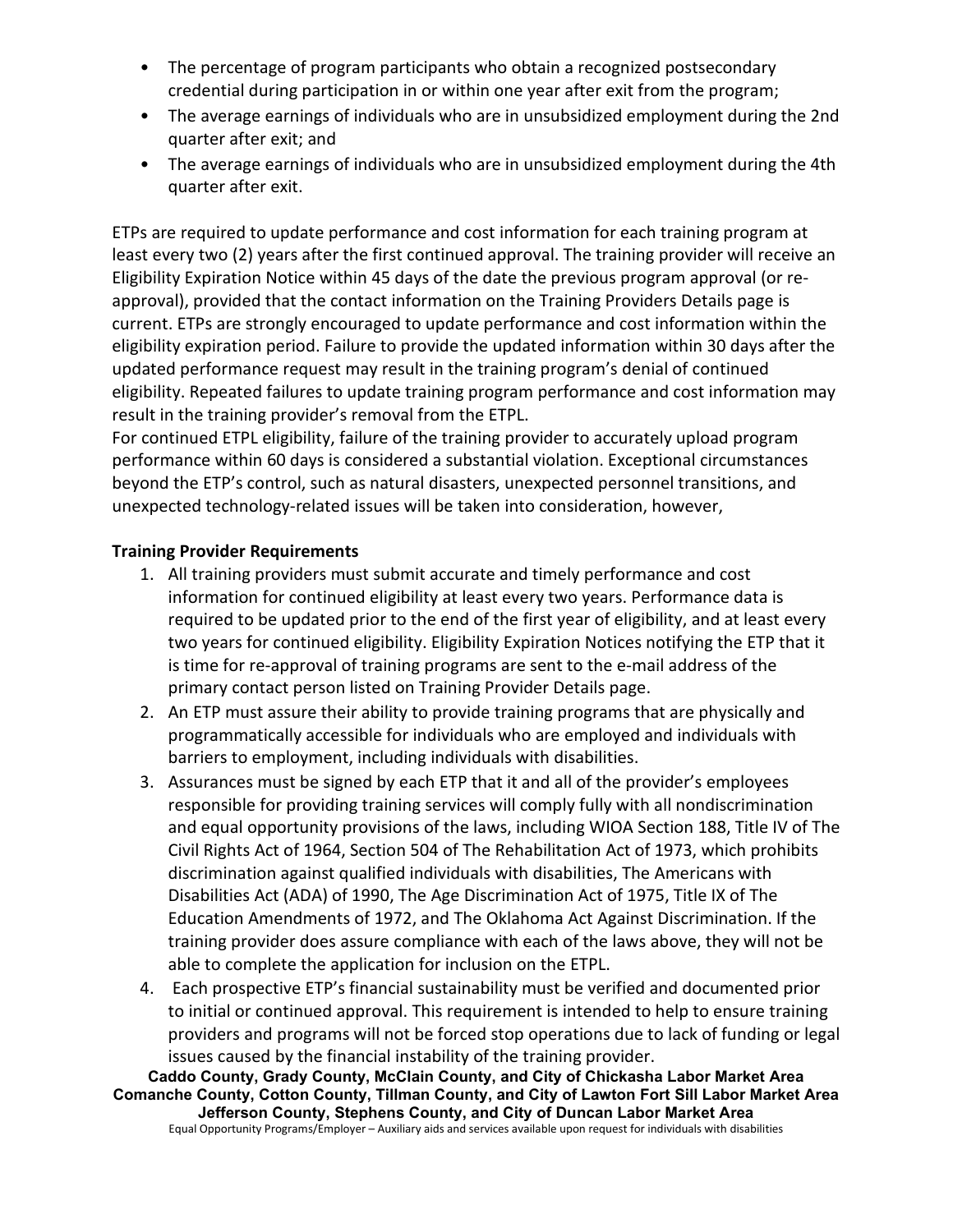5. ETPs who were already on the ETPL at the time of this issuance will be required to provide documents pertaining to approval, licensing, or registration from their oversight organization or agency prior to the determination of continued approval. Documents that cannot be uploaded may be scanned and e-mailed to workforce@okcommerce.gov.

#### **Provider Removal from the ETPL**

Approved training providers who are determined to have intentionally supplied inaccurate information or to have substantially violated any provision of this issuance and/or WIOA Title I or the WIOA regulations must be removed from the ETPL. A provider whose eligibility is terminated under these conditions must be terminated for a minimum of two (2) years and is liable to repay all training funds (adult, dislocated worker, and youth) received during the period of noncompliance. The intentional provision of inaccurate information may include:

- False claims about business partnerships;
- The provision of false information concerning the authorization or to ability provide a program beyond secondary education;
- The provision of false information concerning licensure, registration, or accreditation to operate in Oklahoma;
- Charging a higher rate of training costs for WIOA participants than for self-pay individuals or those whose training is paid by other payment methods; or
- Misleading or false information regarding the training provider's ability to financially operate and sustain the training programs offered.

Additionally, a training provider will be removed from the ETPL for substantiated or repeated reports/complaints about violations of the nondiscrimination and equal opportunity provisions agreed to in the initial ETP application. Please refer to the Equal Opportunity and Nondiscrimination Statement at the end of this policy.

### **Conditions for Program Removal from the ETPL**

The State may remove a program or programs from the list for failing to meet the established criteria or for not providing all required performance information for subsequent eligibility. Removal is also appropriate if the program has failed to attain or has lost the accreditation required for professional licensure. A training provider that is removed from the list for reasons stated above may reapply for continued eligibility when they can demonstrate that they meet all requirements. Any provider that willfully supplies false performance information, misrepresents costs or services, misrepresents their financial stability relating to the ability to provide training services, or violates requirements of WIOA law, including the provisions addressed in the Assurances section of the ETPL application regarding nondiscrimination, will be removed from the ETPL by the State for a period of not less than two years. Providers are liable to repay all adult, dislocated worker, and youth funds received during the period of noncompliance.

No training provider debarred by the Federal Government may be permitted to be placed or remain on the ETPL. In the case of a training provider or a program of training services that is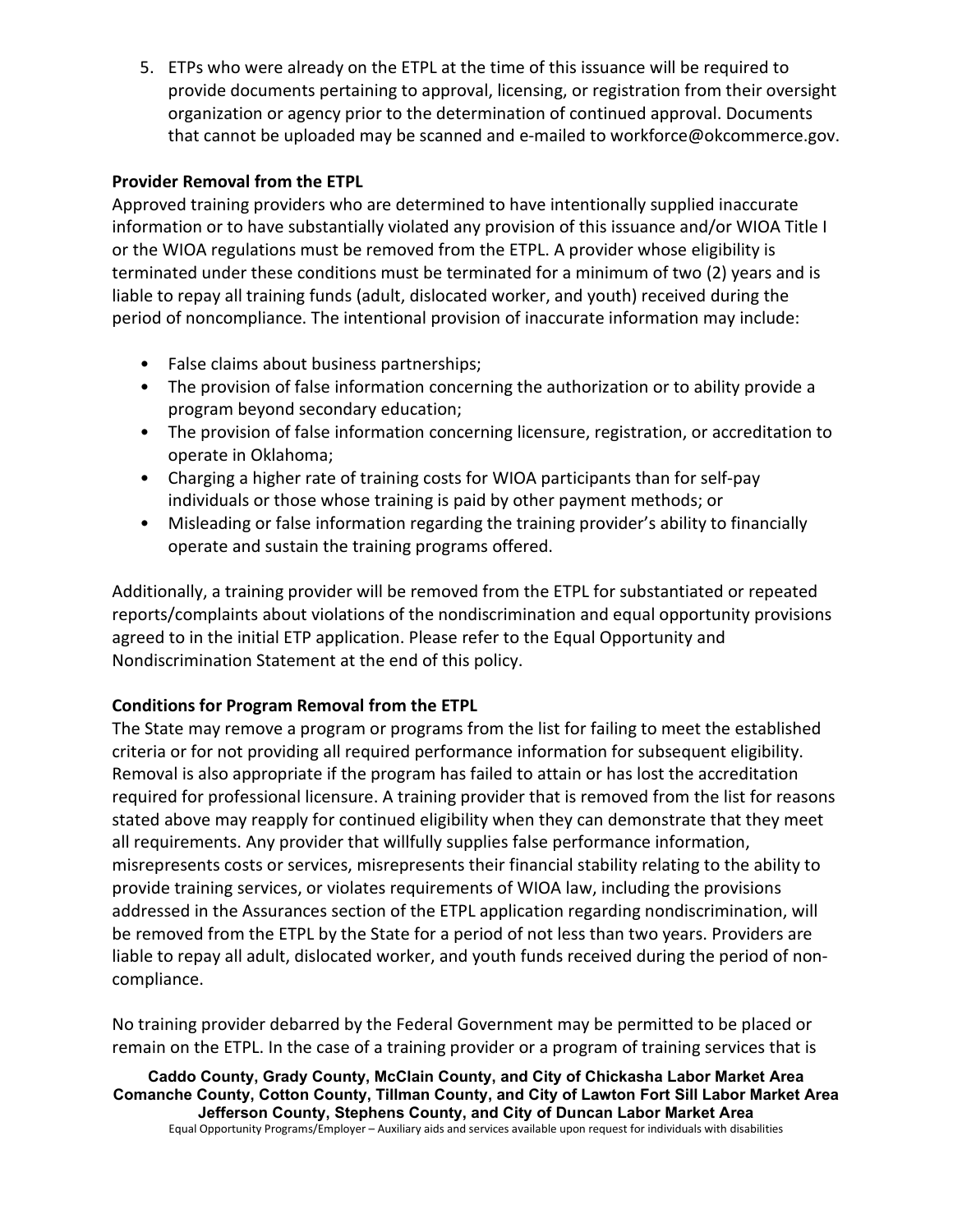removed from the list while WIOA participants are enrolled, the participants may complete the program unless the provider or program has lost state licensing, certification, or authorization to operate by the appropriate state oversight agency.

#### **Appeals Process**

Training providers can choose to appeal the rejection of their program for inclusion on the ETPL, or its termination of eligibility. The appeal must be submitted in writing via email to: workforce@okcommerce.gov within 14 days after notification of the decision. The appeal must include the justification for the appeal in the request. The provider also has the right to request a hearing to discuss their appeal. If a hearing is requested, a board will be convened consisting of OOWD management, the OOWD ETPL Administrator, and the SCOWB Director. A decision will be made within 60 days of appeal. This will be a final decision and, if the removal is upheld, the program will be prohibited from reapplying for one year from the date of the final decision or for two years if the removal was for the submittal of false information.

#### **Local Board Responsibilities**

SCOWB is responsible for carrying out the following procedures assigned by the State:

1. Ensuring that there are sufficient numbers and types of providers of training services (including eligible providers with expertise in assisting individuals with disabilities and eligible providers with expertise in assisting adults in need of adult education and literacy activities) serving the local area and providing the services involved in a manner that maximizes consumer choice and leads to competitive integrated employment for individuals with disabilities.

2. Making recommendations to OOWD for approving training providers based on demand occupations in the local area.

3. Establishing relationships with the ETPs in the local area to provide technical assistance, collect performance information as required by the State and determining whether the providers meet the state's performance criteria, and locally approving or denying initial and continued eligibility applications based on said criteria.

4. Recommending that the state remove ETPs that fail to meet local performance standards<sup>9</sup>, in accordance with local policies and procedures.

5. Ensuring that the state's ETP list is disseminated publicly through the local one-stop system, including in formats accessible to individuals with disabilities, and its partner programs.

6. Identifying in-demand sectors or occupations for the local area using relevant labor market information.

7. Reviewing the accuracy of eligibility criteria and performance information for initial applications and applications for continued ETPL approval prior to submission to the State for final approval.

⁹OOWD may keep locally removed ETPs that meet state requirements on the ETPL for use by other workforce development areas.

#### **Allowable Local Board Responsibilities**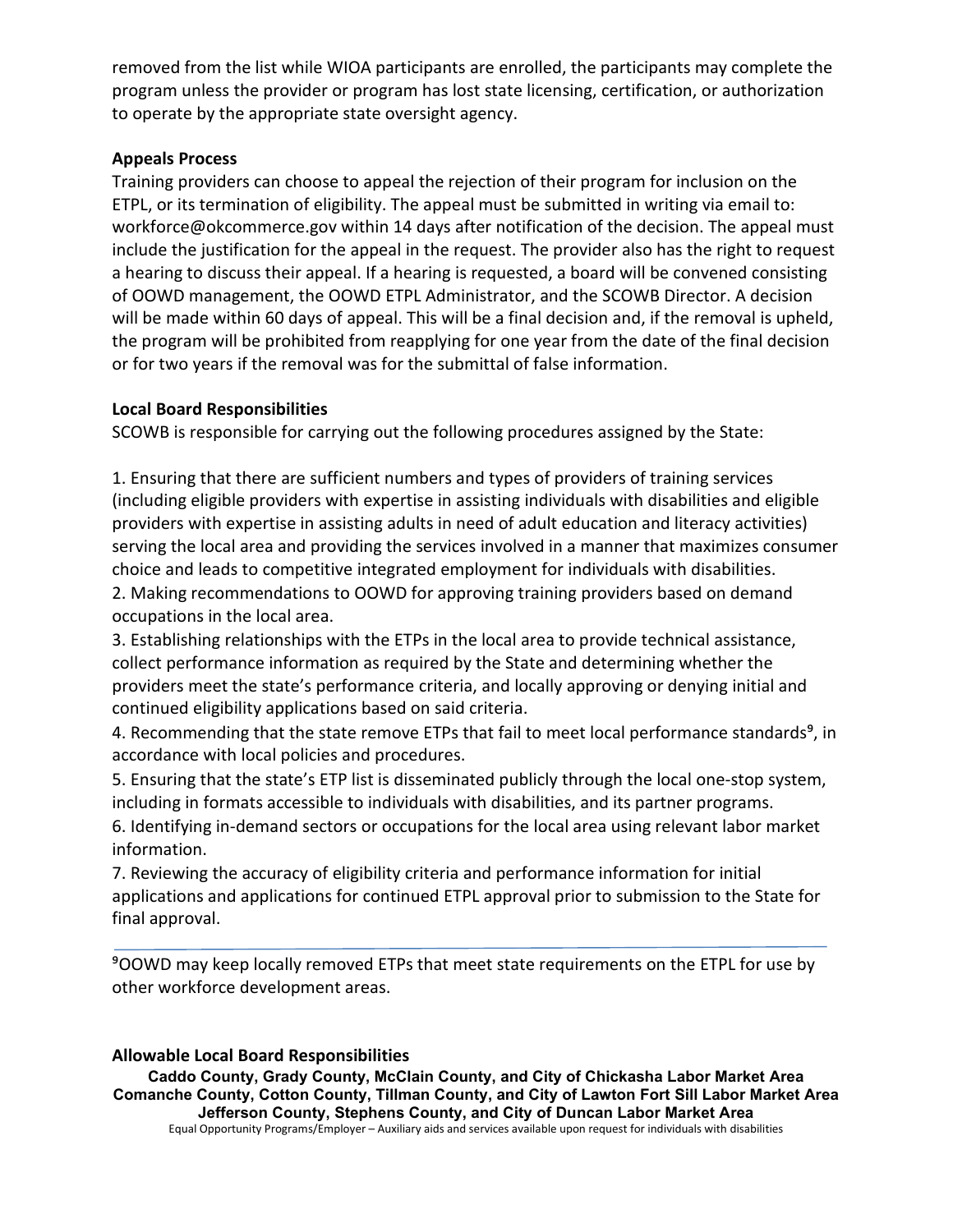1. With the exception of Registered Apprenticeships, SCOWB may require additional information and/or set higher levels of performance for providers to become or remain eligible for provider services in their local area. This does not mean that a local board may require a provider approved in another workforce development area to update performance information according to the additional criteria and information only they require.

2. SCOWB may supplement the criteria and information requirements established by the state in order to support informed consumer choice and the achievement of local performance indicators. However, the local board may not do so for registered apprenticeship programs. Examples of additional information SCOWB may request include:

a. Information on training programs linked to occupations in demand in the local area;

b. Performance and cost information for the local outlet/site of multi-site ETPs;

c. Information that demonstrates whether local providers are responsive to local program requirements; and

d. Other appropriate information related to the objectives of WIOA.

3. SCOWB may make recommendations to OOWD on the procedure used to determine eligibility of providers and programs.

### **State ETPL Responsibilities**

The Oklahoma Office of Workforce Development (OOWD), as the Governor's chosen Workforce Innovation and Opportunity Act (WIOA) administrative entity, must:

1. Develop, maintain, and disseminate the ETPL, including the list of training providers and their programs of study.

2. Establish a minimally burdensome mechanism for adding Registered Apprenticeship programs (RAPs) to the list and verifying registration status at least every two years.

3. Work with the State Board (the Governor's Council) to develop procedures, information requirements, and criteria for determining eligibility, including clarifying state and local board responsibilities.

4. Review and finalize the approval of providers and programs recommended by SCOWB.

5. Determine whether training providers submitted accurate information for the eligibility criteria and performance levels, and take enforcement actions as needed if the provider intentionally submitted inaccurate information or substantially violated WIOA requirements.

6. Ensure that state-established minimal performance levels for initial and/or continued eligibility are met, including verifying the accuracy of the information.

7. Establish procedures for removing a provider from the ETPL.

8. Establish a procedure by which a provider can demonstrate that providing state-required additional performance and cost information would be unduly burdensome or costly.

OOWD will provide technical assistance regarding established criteria and information requirements to ETPs who have demonstrated that additional state-required cost or performance information are unduly burdensome, provided they have not intentionally